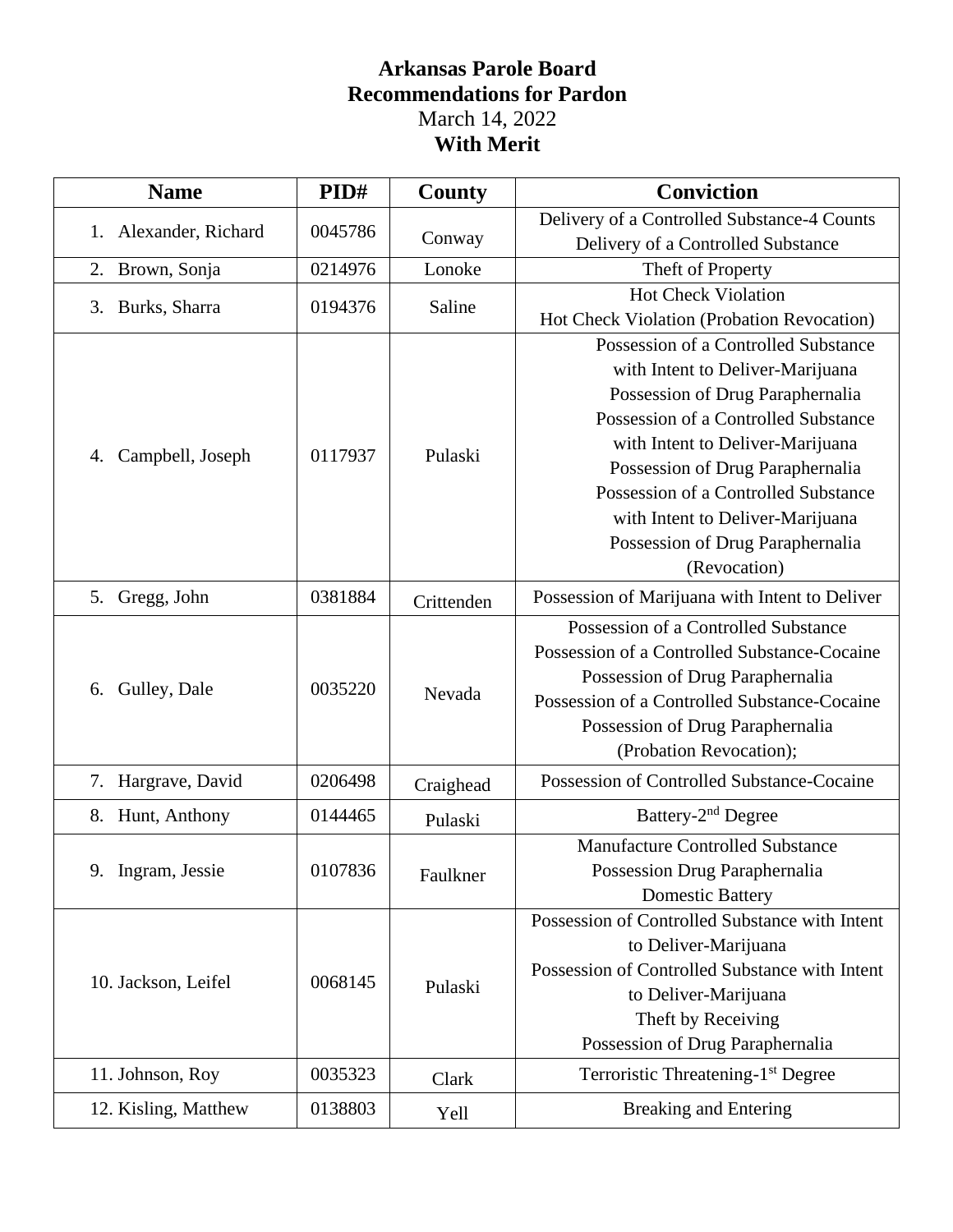## **Arkansas Parole Board Recommendations for Pardon** March 14, 2022 **With Merit**

|                        |         |           | Manufacture of a Controlled Substance, to-wit:  |
|------------------------|---------|-----------|-------------------------------------------------|
|                        | 0194294 | Sharp     | Methamphetamine                                 |
|                        |         |           | Possession of a controlled substance, to wit:   |
|                        |         |           | Methamphetamine                                 |
|                        |         |           | Possession of Drug Paraphernalia                |
|                        |         |           | Possession of Drug Paraphernalia                |
|                        |         |           | Simultaneous Possession of Drugs and Firearms   |
|                        |         |           | Possession of Pseudoephedrine, Ephedrine, or    |
|                        |         |           | Phenylpropanolamine with the Intent to          |
| 13. Leistikow, Donald  |         |           | Manufacture Methamphetamine                     |
|                        |         | Lonoke    | Theft of Property                               |
|                        |         |           | Theft of Property                               |
|                        |         |           | Theft of Property                               |
|                        |         |           | <b>Breaking or Entering</b>                     |
|                        |         |           | Endangering the Welfare of a Minor              |
|                        |         |           | Possession of Drug Paraphernalia with Intent to |
|                        |         |           | Manufacture                                     |
|                        |         |           | Possession of Drug Paraphernalia                |
|                        |         |           | <b>Maintaining Drug Premises</b>                |
|                        | 0028939 | White     | Hot Check Violation (Revocation)                |
|                        |         |           | <b>Hot Check Violation</b>                      |
| 14. Overton, Mae Norma |         | Pulaski   | Shoplifting                                     |
|                        |         | Jefferson | Theft of Property/Shoplifting                   |
|                        |         |           | Theft by Receiving, 2 Counts                    |
|                        | 0137046 |           | Possession of a Controlled Substance            |
|                        |         | Garland   | Manufacturing a Controlled Substance            |
| 15. Pender, James      |         |           | Possession of a Controlled Substance            |
|                        |         |           | Possession of Drug Paraphernalia with Intent to |
|                        |         |           | Manufacture Meth                                |
| 16. Perry, Alexander   | 0098339 | Garland   | Possession of Controlled Substance with Intent  |
|                        |         |           | to Deliver-Crack Cocaine                        |
| 17. Pridgeon, Crystal  | 0291522 | Jefferson | Assault-2 <sup>nd</sup> Degree                  |
| 18. Ricks, LeAndrew    | 0075662 | Desha     | Battery-1 <sup>st</sup> Degree                  |
| 19. Sims, William      | 0138482 | Faulkner  | Possession of Controlled Substance-Schedule     |
|                        |         |           | $V$ II                                          |
|                        |         |           | Fraud-Drug Paraphernalia                        |
|                        |         |           | Possession of Controlled Substance-Schedule     |
|                        |         |           | I/II, to-wit: Methamphetamine (Reduced from     |
|                        |         |           | Possession with Intent to Deliver)              |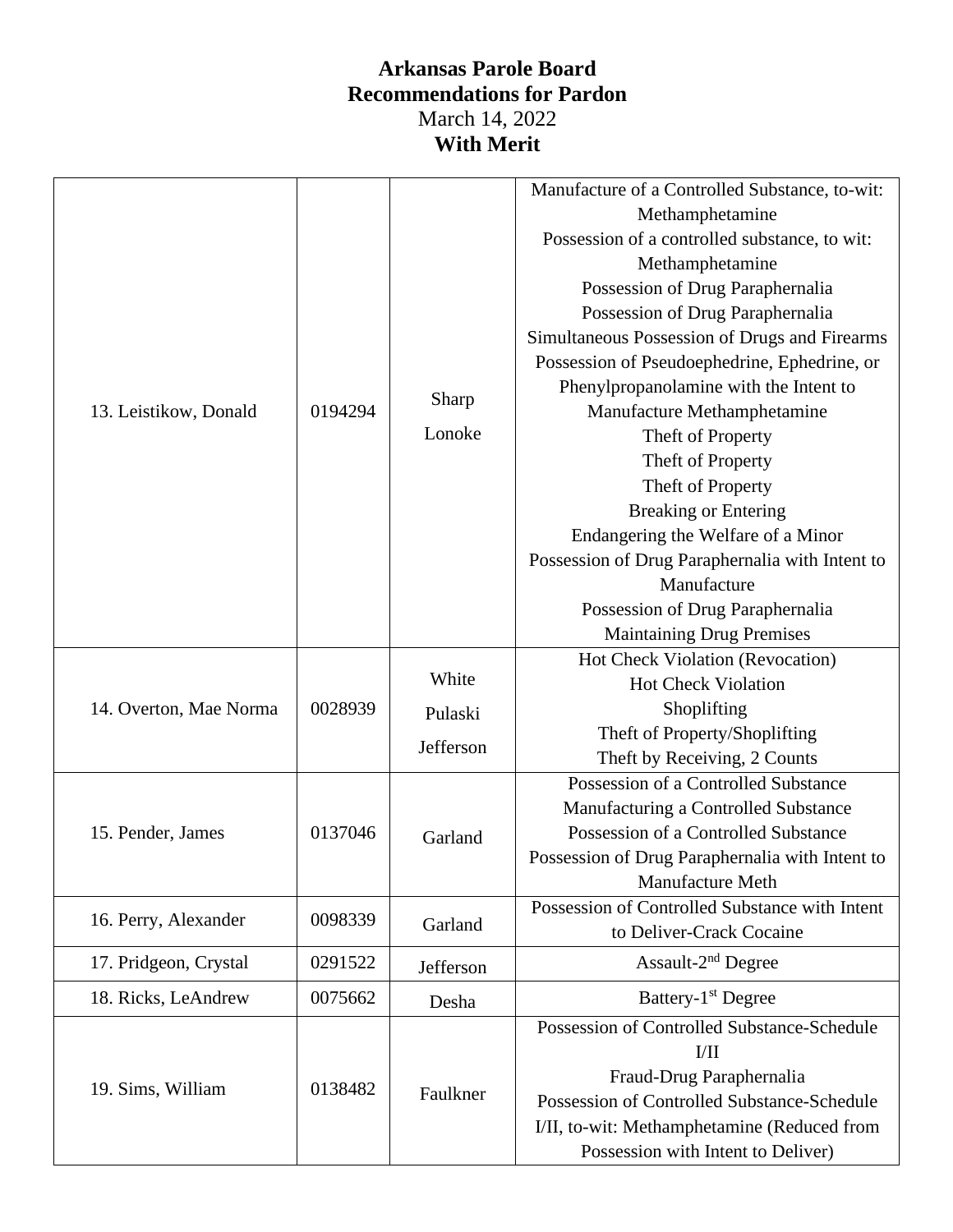|                      |         |        | Manufacture/Delivery/Possession Marijuana       |
|----------------------|---------|--------|-------------------------------------------------|
|                      |         |        | (Reduced From Possession with Intent to         |
|                      |         |        | Deliver)                                        |
|                      |         |        | Forgery I                                       |
|                      |         |        | Possession of Controlled Substance-Schedule     |
|                      |         |        | 1/11                                            |
|                      |         |        | Fraud-Drug Paraphernalia                        |
|                      |         |        | Possession of Controlled Substance-Schedule     |
|                      |         |        | I/II, to-wit: Methamphetamine (Probation)       |
|                      |         |        | Revocation)                                     |
| 20. Thornhill, Allan | 0217036 | Lonoke | Possession of Controlled Substance-Schedule III |
|                      |         |        | Driving While Intoxicated-1st Offense           |
|                      |         |        | Refusal to Submit to Chemical Test (8/12/2005)  |
|                      |         |        | and thereafter)                                 |

### **Arkansas Parole Board Recommendations for Pardon** March 14, 2022 **Without Merit**

| <b>Name</b>              | PID#    | County  | <b>Conviction</b>                         |
|--------------------------|---------|---------|-------------------------------------------|
|                          | 0161147 | Lonoke  | Driving Vehicle Without Tags              |
|                          |         |         | Theft of Property                         |
| 21. Barnes, Stephen      |         | Pulaski | Theft of Property                         |
|                          |         |         | <b>Terroristic Threatening-1st Degree</b> |
|                          |         |         | Theft of Property $> $25,000$             |
| 22. Burdick, Donna       | 0257833 | Pulaski | Theft of Property $> $25,000$ (Probation  |
|                          |         |         | Revocation)                               |
|                          | 0129496 |         | <b>Conspiracy to Manufacture</b>          |
|                          |         | Lonoke  | Possession of Controlled Substance-       |
|                          |         |         | Methamphetamine                           |
|                          |         |         | Nonsupport (>10,000<25,000) (7-30-        |
|                          |         |         | 1999 and thereafter)                      |
| 23. Butera, Jr., William |         |         | Possession of Drug Paraphernalia          |
|                          |         |         | <b>Resisting Arrest</b>                   |
|                          |         |         | Delivery of Controlled Substance-         |
|                          |         | Pulaski | Methamphetamine                           |
|                          |         |         | Possession of Controlled Substance with   |
|                          |         |         | Intent to Deliver-Methamphetamine         |
|                          |         |         | Possession of Drug Paraphernalia          |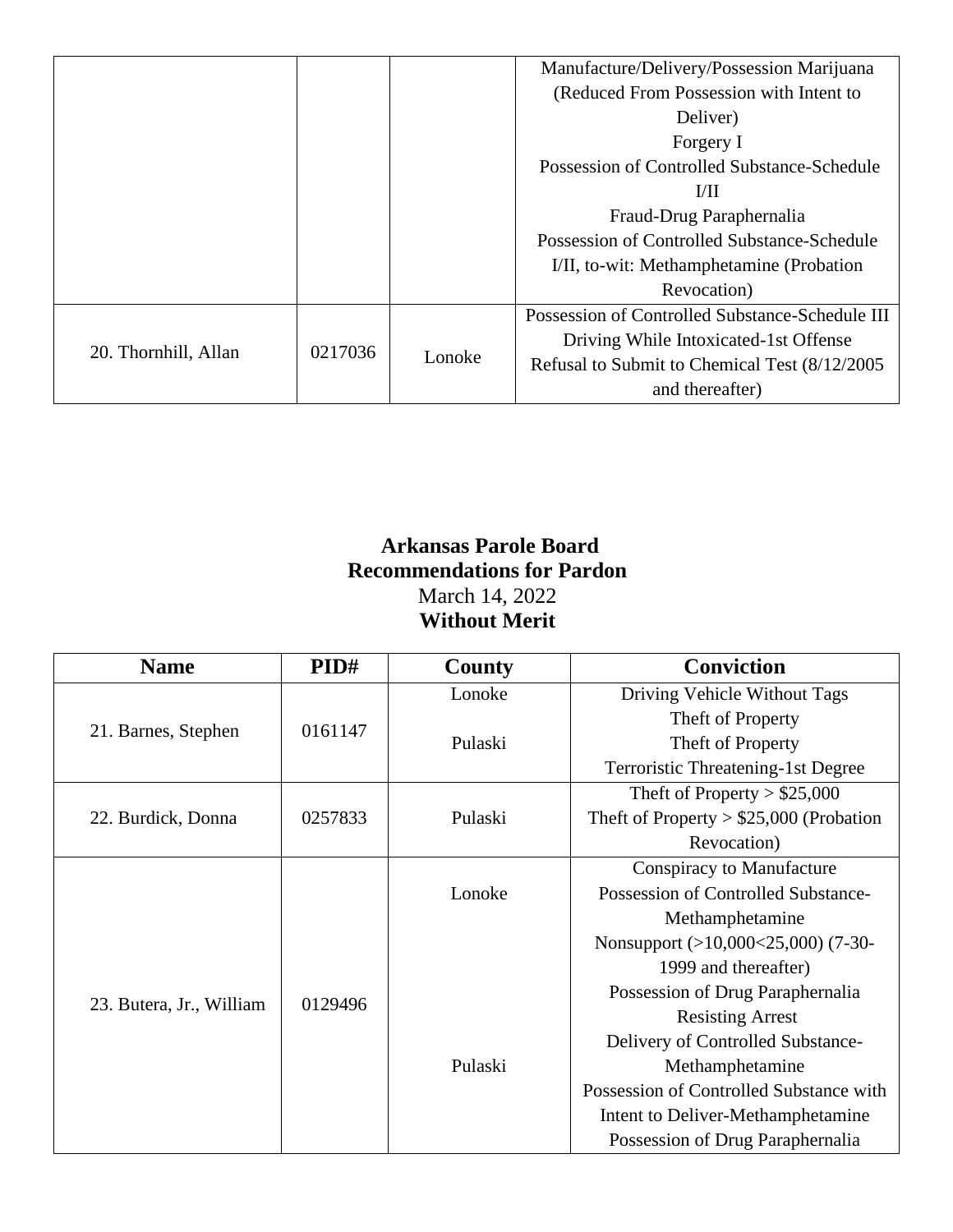|                      |         |               | Criminal Attempt to Manufacture         |
|----------------------|---------|---------------|-----------------------------------------|
|                      |         |               | Methamphetamine                         |
|                      |         |               | Possession of Drug Paraphernalia        |
| 24. Kelly, Kerry     | 0362052 | Faulkner      | <b>Aggravated Assault</b>               |
| 25. Leeper, Aundrel  | 0048358 | Garland       | Robbery                                 |
|                      |         |               | Theft of Property                       |
|                      |         |               | Delivery of a Controlled Substance-     |
|                      |         |               | Methamphetamine (4 counts)              |
|                      | 0175090 | <b>Benton</b> | Possession of Controlled Substance with |
| 26. Mandella, Joseph |         |               | Intent to Deliver - Methamphetamine     |
|                      |         |               | Possession of Drug Paraphernalia with   |
|                      |         |               | Intent to Manufacture-Methamphetamine   |
|                      |         |               | Manufacture of a Controlled Substance,  |
| 27. Polston, Joshua  | 0189589 | Sharp         | to-wit: Methamphetamines                |
|                      |         |               | Forgery-1st Degree                      |
| 28. Wheat, Nevada    | 0145684 |               | Theft of Property                       |
|                      |         | Logan         | <b>Commercial Burglary</b>              |
|                      |         | Boone         | Sexual Indecency with a Child           |
|                      |         |               | No Seatbelt                             |

### **Arkansas Parole Board Recommendations for Pardon** March 14, 2022 **With Merit - Restoration of Firearms Only**

| <b>Name</b>       | PID#    | County   | <b>Conviction</b>                            |
|-------------------|---------|----------|----------------------------------------------|
|                   |         |          | Possession of a Controlled Substance-Cocaine |
|                   |         | Pulaski  | Possession of Drug Paraphernalia             |
| 29. George, James | 0168464 |          | Failure to Keep Records-Maintaining Drug     |
|                   |         |          | Premise                                      |
|                   |         | Cleburne | Theft Of Property                            |

#### **Arkansas Parole Board Recommendations for Pardon** March 14, 2022 **Without Merit – Pardon Without Firearms Rights Restored**

| <b>Name</b>        | PID#    | County    | <b>Conviction</b>                              |
|--------------------|---------|-----------|------------------------------------------------|
| 30. Jarrett, Andre | 0145437 |           | Possession of Cocaine                          |
|                    |         |           | Possession of Marijuana                        |
|                    |         |           | Instrument of a Crime                          |
|                    |         |           | Possession of Marijuana with Intent to Deliver |
|                    |         | Sebastian | Delivery of Marijuana                          |
|                    |         |           | Driving while Intoxicated-1st offense          |